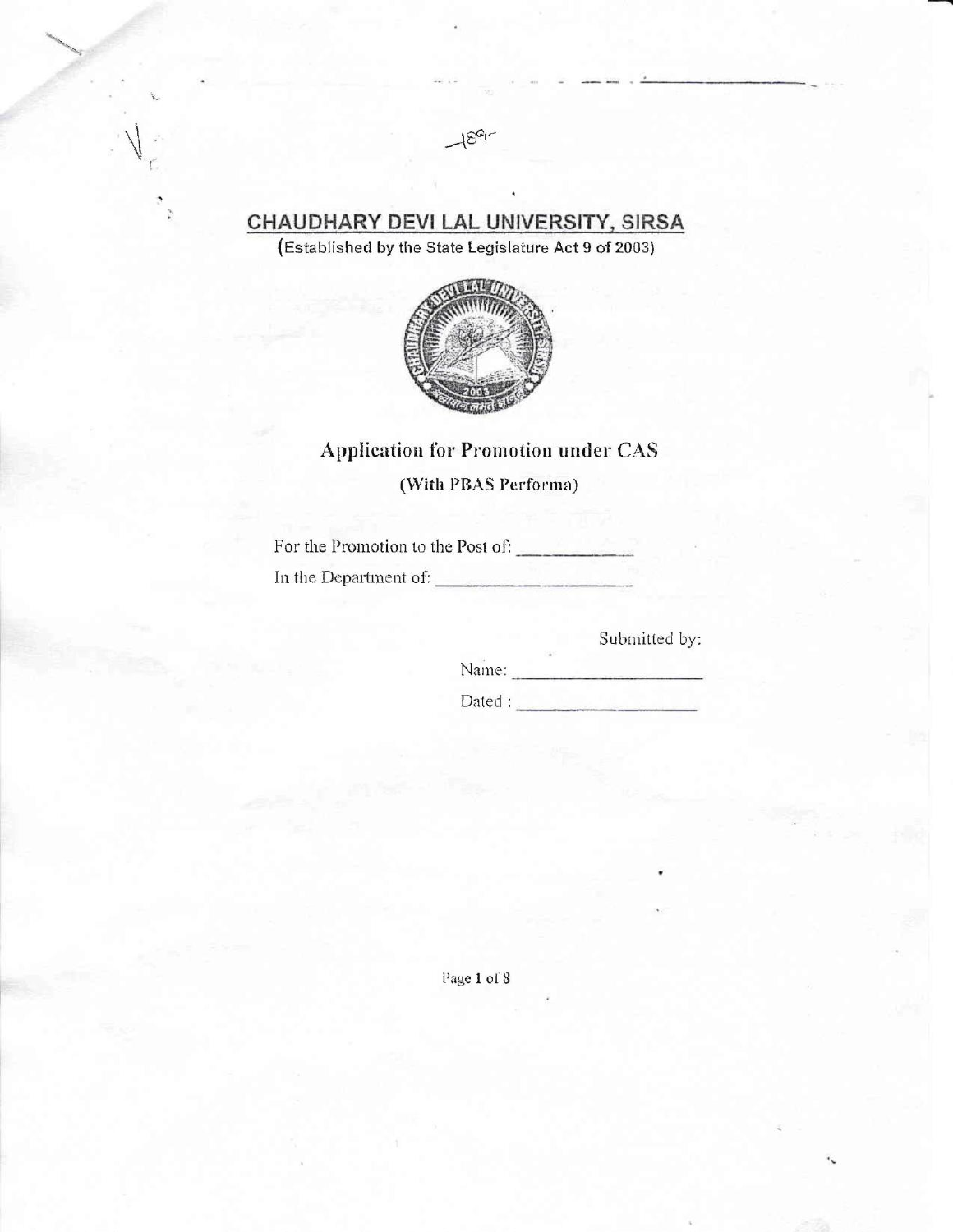| Index |  |  |  |  |
|-------|--|--|--|--|
|-------|--|--|--|--|

 $-190 -$ 

| Sr.<br>No. | Particulars                                                                                | Page No |
|------------|--------------------------------------------------------------------------------------------|---------|
|            | Application Form Under Career Advancement Scheme (CAS)                                     |         |
| $\sqrt{2}$ | Academic Performance Indicators                                                            |         |
| 3.         | Appendix-I Supporting Documents of Category-1                                              |         |
| 4.         | Appendix-II Supporting Documents of Category-II                                            |         |
| 5.         | Appendix-III Supporting Documents of Category-III                                          |         |
| 6.         | Appendix-IV List of Publications                                                           |         |
| 7.         | Appendix-IV B List of Publications during the period under<br>consideration for Promotion. |         |
| 8.         | Appendix-IV C Copy of Major Publications as per requirement                                |         |

Page 2 of  $\bar{8}$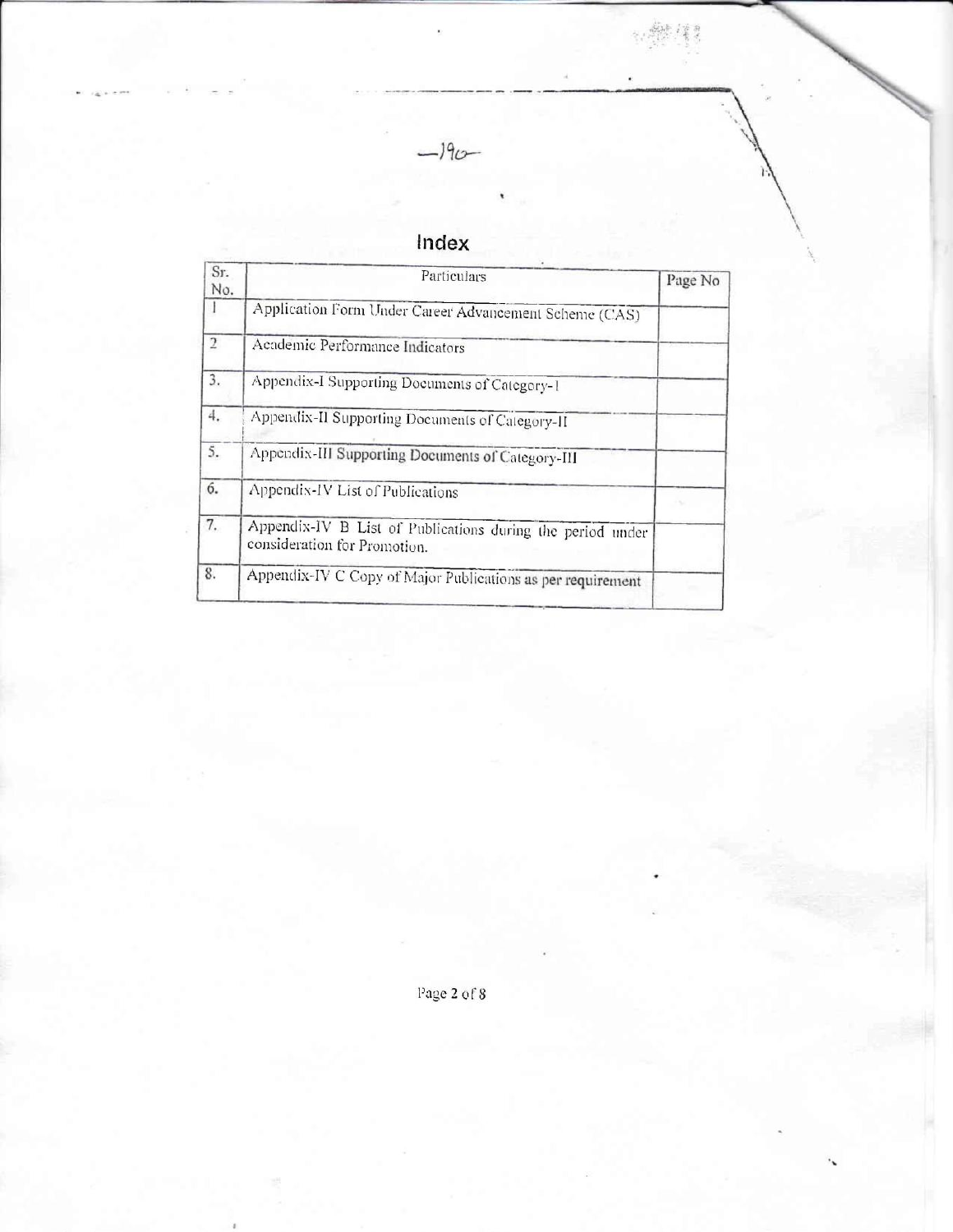# Chaudhary Devi Lal University, Sirsa<br>Application Form for Promotion of Teachers Under Career Advancement Scheme (CAS)

Please Fill in this Form along with Performance Based Appraisal Scheme (PBAS) Performa

|                                                  | Affix                                                                            |  |  |  |
|--------------------------------------------------|----------------------------------------------------------------------------------|--|--|--|
|                                                  | Recent                                                                           |  |  |  |
|                                                  | Passport Size                                                                    |  |  |  |
|                                                  | Photo                                                                            |  |  |  |
| 5. Gender (M/F/T):                               | 6. Marital Status :                                                              |  |  |  |
| 7. Nationality:<br>8. Whether differently abled? |                                                                                  |  |  |  |
| 9. Category (SC/ST/OBC/BC/Gen/ESM):              |                                                                                  |  |  |  |
| 10. Date of Birth and Place:                     |                                                                                  |  |  |  |
|                                                  | 11. Date of Joining in the University:                                           |  |  |  |
|                                                  | 12. Present Designation: Date of Joining: 2021                                   |  |  |  |
|                                                  | 13. Date of Placement in Assistant Professor Stage-I: __________________________ |  |  |  |
|                                                  | 14. Date of Placement in Stage-III (Reader/Selection Grade):                     |  |  |  |
|                                                  | 15. Date of Placement as Associate Professor: __________________________________ |  |  |  |
| 16. Due date for Placement in Applied Post:      |                                                                                  |  |  |  |
| 17. Highest Degree attained :                    |                                                                                  |  |  |  |

Page 3 of 8

 $-H1 -$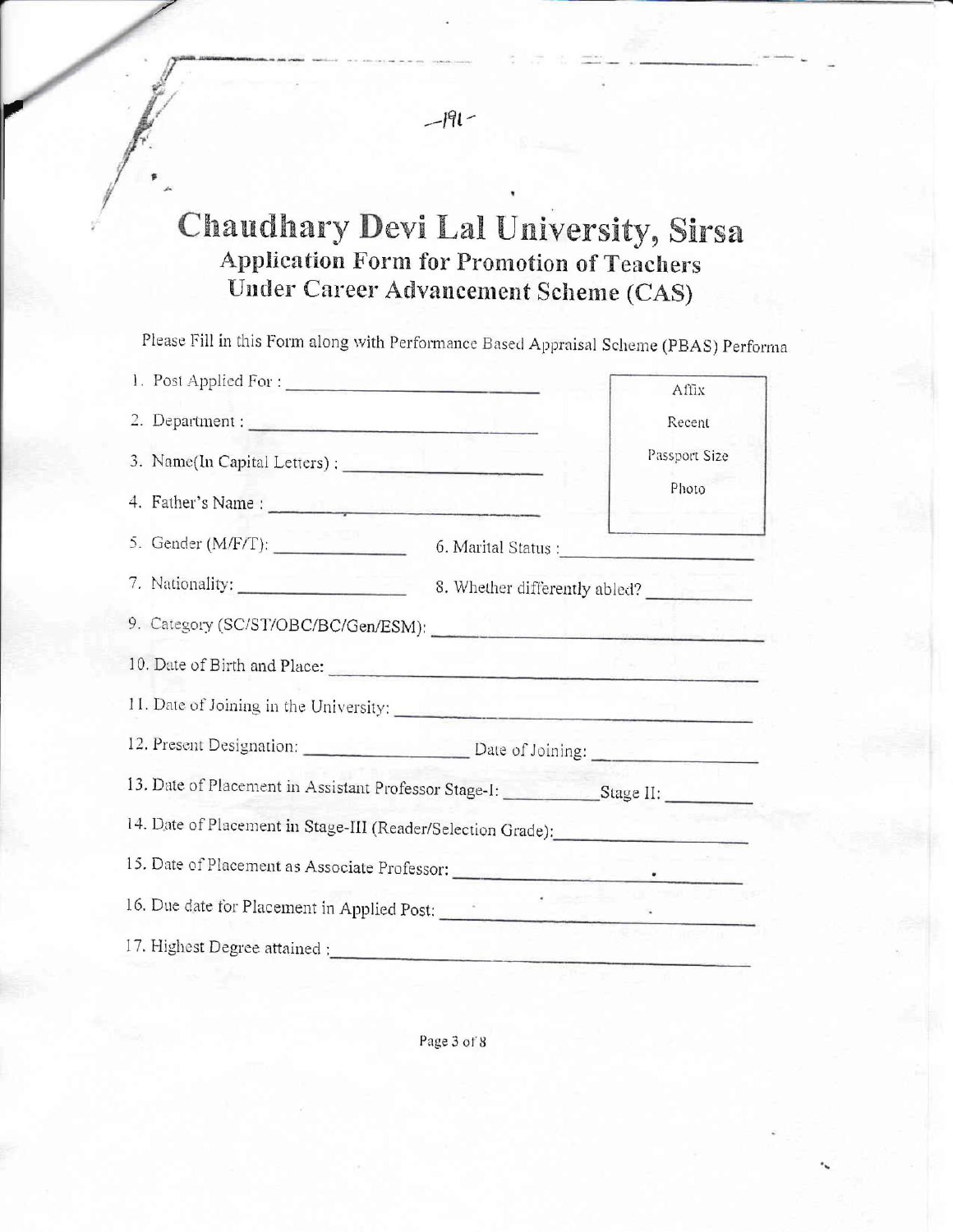$-192 -$ 

18. Educational Qualifications:

| Exam                             | University/<br>Board                                                                                                                                                                                                           | Year of   % of<br>Passing   Marks | Subjects studied<br>Including options      | Award/<br>Merit/Prize |
|----------------------------------|--------------------------------------------------------------------------------------------------------------------------------------------------------------------------------------------------------------------------------|-----------------------------------|--------------------------------------------|-----------------------|
| Matric                           |                                                                                                                                                                                                                                |                                   |                                            |                       |
| Pre. Univ/<br>Inter/<br>$10 + 2$ |                                                                                                                                                                                                                                |                                   |                                            |                       |
| BA/<br>BCom/<br><b>BSc</b>       |                                                                                                                                                                                                                                |                                   |                                            |                       |
| MA/<br>MSc/<br>MCom              |                                                                                                                                                                                                                                |                                   |                                            |                       |
| M.Phil<br>Topic:                 |                                                                                                                                                                                                                                |                                   |                                            |                       |
| NET/<br>SLET/or<br>Equiv.        |                                                                                                                                                                                                                                |                                   |                                            |                       |
| Any<br>Other                     |                                                                                                                                                                                                                                | $\star$                           |                                            |                       |
|                                  | Date of Award of Ph.D.:                                                                                                                                                                                                        |                                   | Name of University:                        |                       |
|                                  | Topic Communication of the Communication of the Communication of the Communication of the Communication of the Communication of the Communication of the Communication of the Communication of the Communication of the Commun |                                   |                                            |                       |
|                                  |                                                                                                                                                                                                                                |                                   | $\ddot{\phantom{1}}$<br>Name of Supervisor |                       |
| 19. Teaching Experience          |                                                                                                                                                                                                                                |                                   |                                            |                       |
| Total: years months              |                                                                                                                                                                                                                                |                                   | PG:<br>UG:                                 |                       |

Page 4 of 8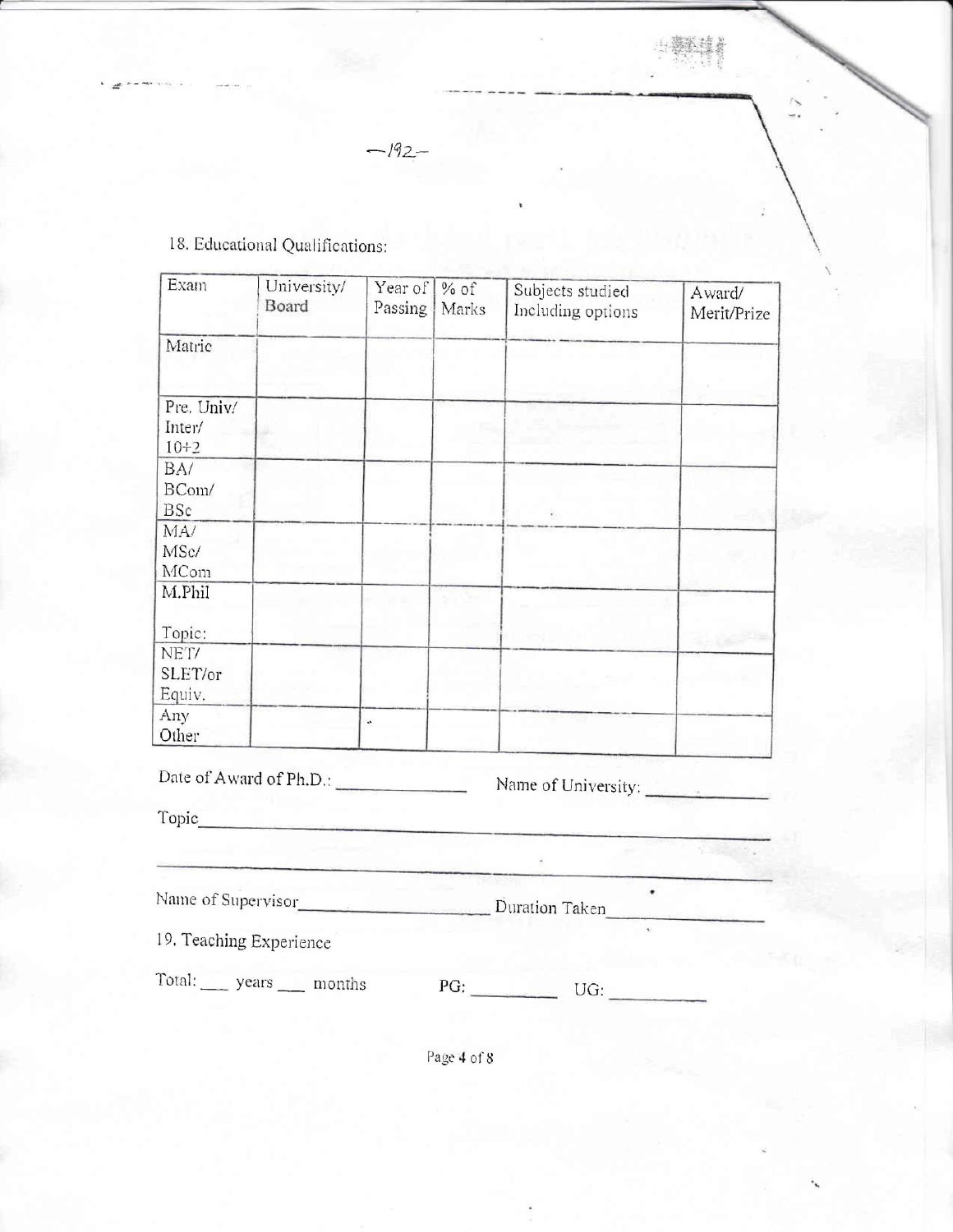20. Employment Details (Starting from Present to the first Appointment) :

21. Research Guidance:

a) Total PhD scholars registered at Present:

b) Total PhD Awarded under your supervision:

c) Total M. Phil. Dissertations supervised:

22. Research Projects (if any)

#### 23. Publications

| Publication                           | Total<br>(Attach list<br>With details)<br>(Appendix-IV) | During the period of<br>of Consideration<br>For promotion<br>Attach 10 Copies of<br>the List with details | Major Publications as<br>per requirement<br>(Attach ten copies of<br>the Publications) |
|---------------------------------------|---------------------------------------------------------|-----------------------------------------------------------------------------------------------------------|----------------------------------------------------------------------------------------|
| <b>Books</b>                          |                                                         | (Appendix - IV B)                                                                                         | (Appendix-IVC)                                                                         |
| Papers in Journals                    |                                                         |                                                                                                           |                                                                                        |
| Chapter(s) in<br><b>Books</b>         |                                                         |                                                                                                           |                                                                                        |
| Papers in Confer-<br>ence Proceedings |                                                         |                                                                                                           |                                                                                        |
| Patents                               |                                                         |                                                                                                           |                                                                                        |
| Any other                             |                                                         |                                                                                                           |                                                                                        |

24. Languages Known: Read Write Speak

25. Present Basic Pay: AGP: in the PB:

Page 5 of 8

٠.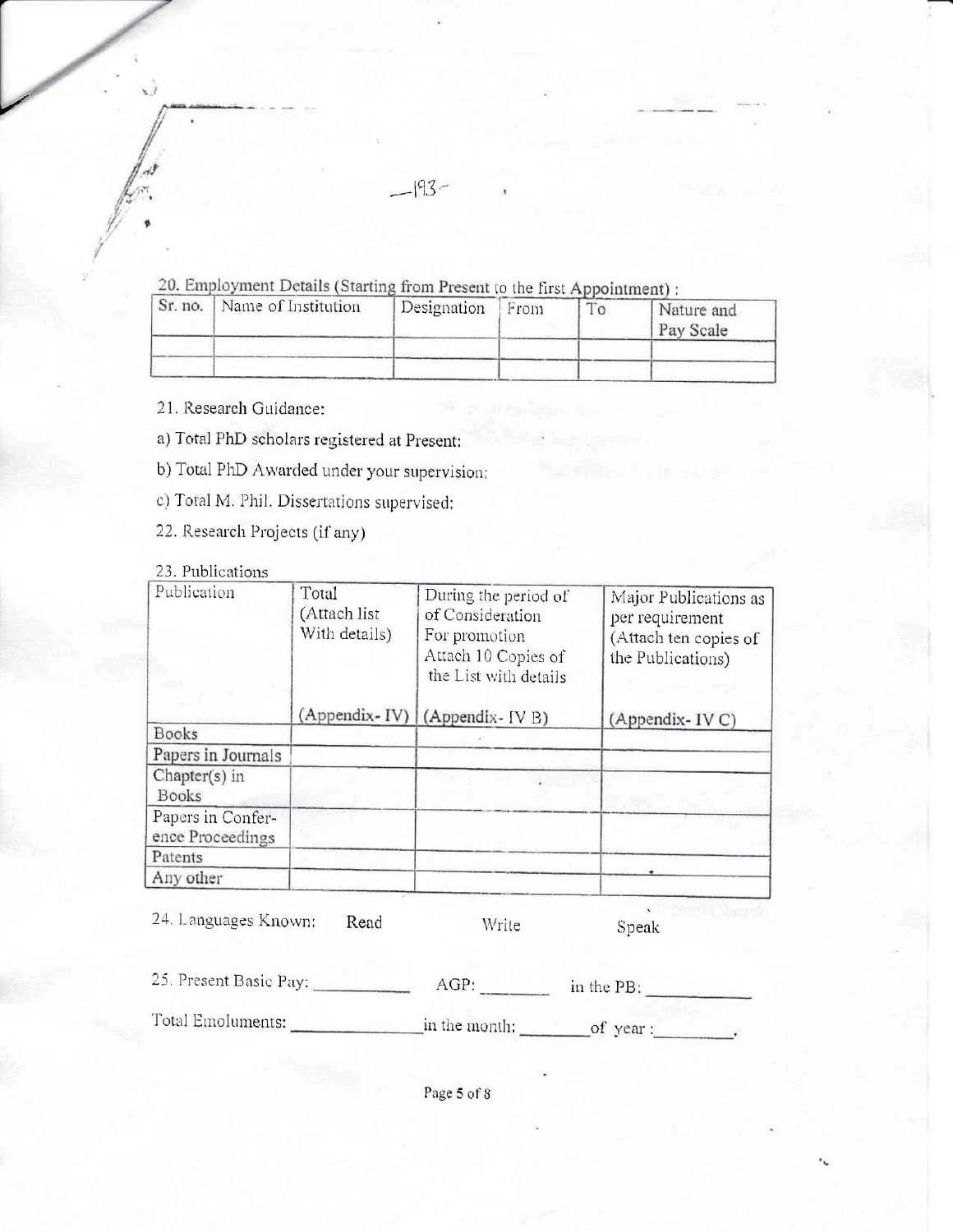26. List of Enclosures:

(Please attach supportive documents and publications that you have claimed in the application)

 $-194-$ 

I certify that the information supplied by me in this application is complete and correct to the best of my knowledge and belief and no material information has been concealed. I am not aware of any circumstances which may impair my fitness or employment.

Date:

Signature

 $\hat{\alpha}_{\mathbf{q}}$ 

Permanent Address:

Correspondence Address:

Email: Phone No:

Forwarded by

(Head/Dean)

Date:

Page 6 of 8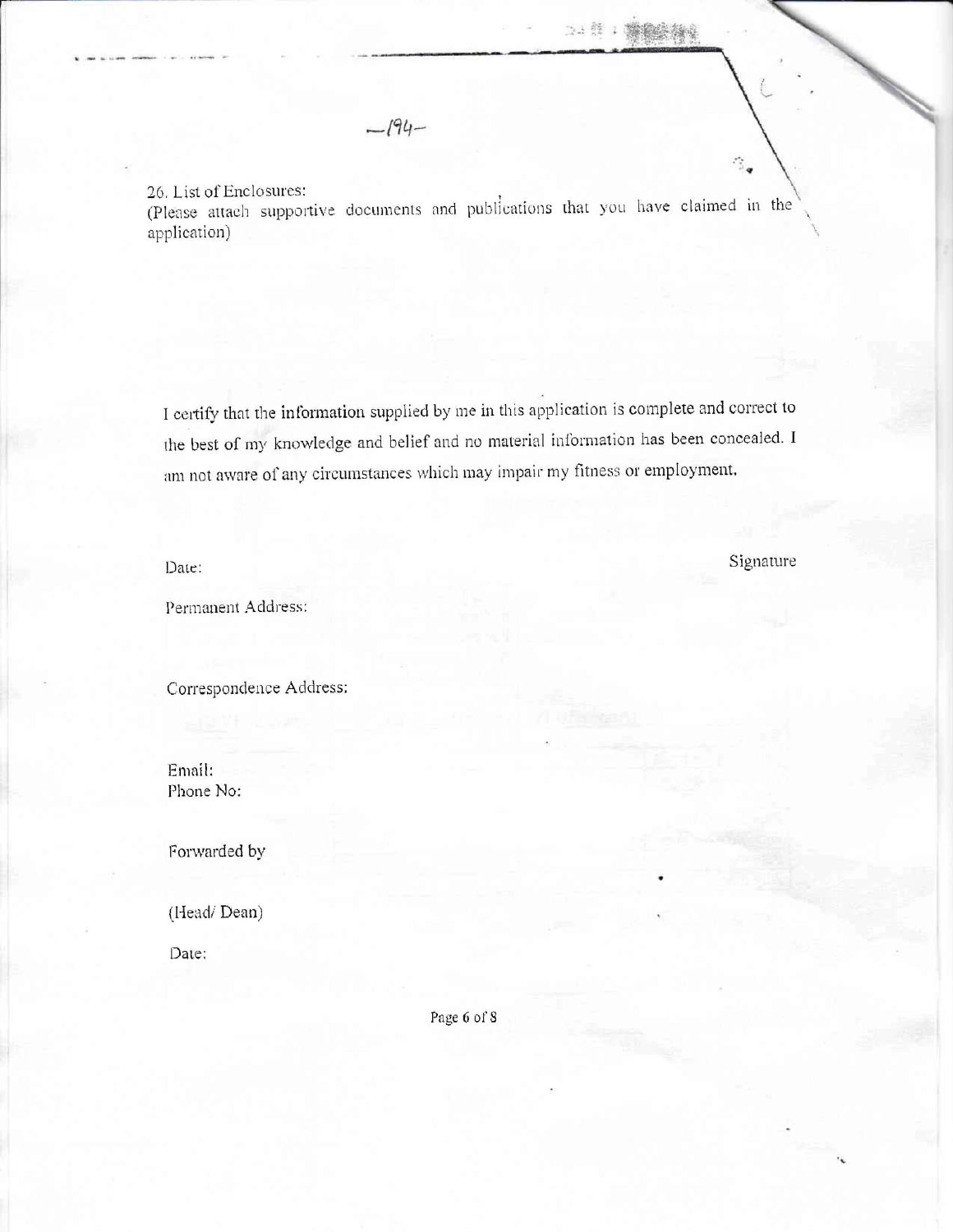## Performance Based Appraisal System(PBAS)

API Score under Various Categories

### Attach API Indicators for Category I, II and III

Category I

Average Desired:

 $-195$ 

Obtained:

Category II

Average Desired:

Obtained:

Category III

Average Desired:

Obtained:

(Signature of the Candidate) Date:

(To be verified by the Committee)

Approved/Disapproved:

Approved Date of Promotion :

Page 7 of 8